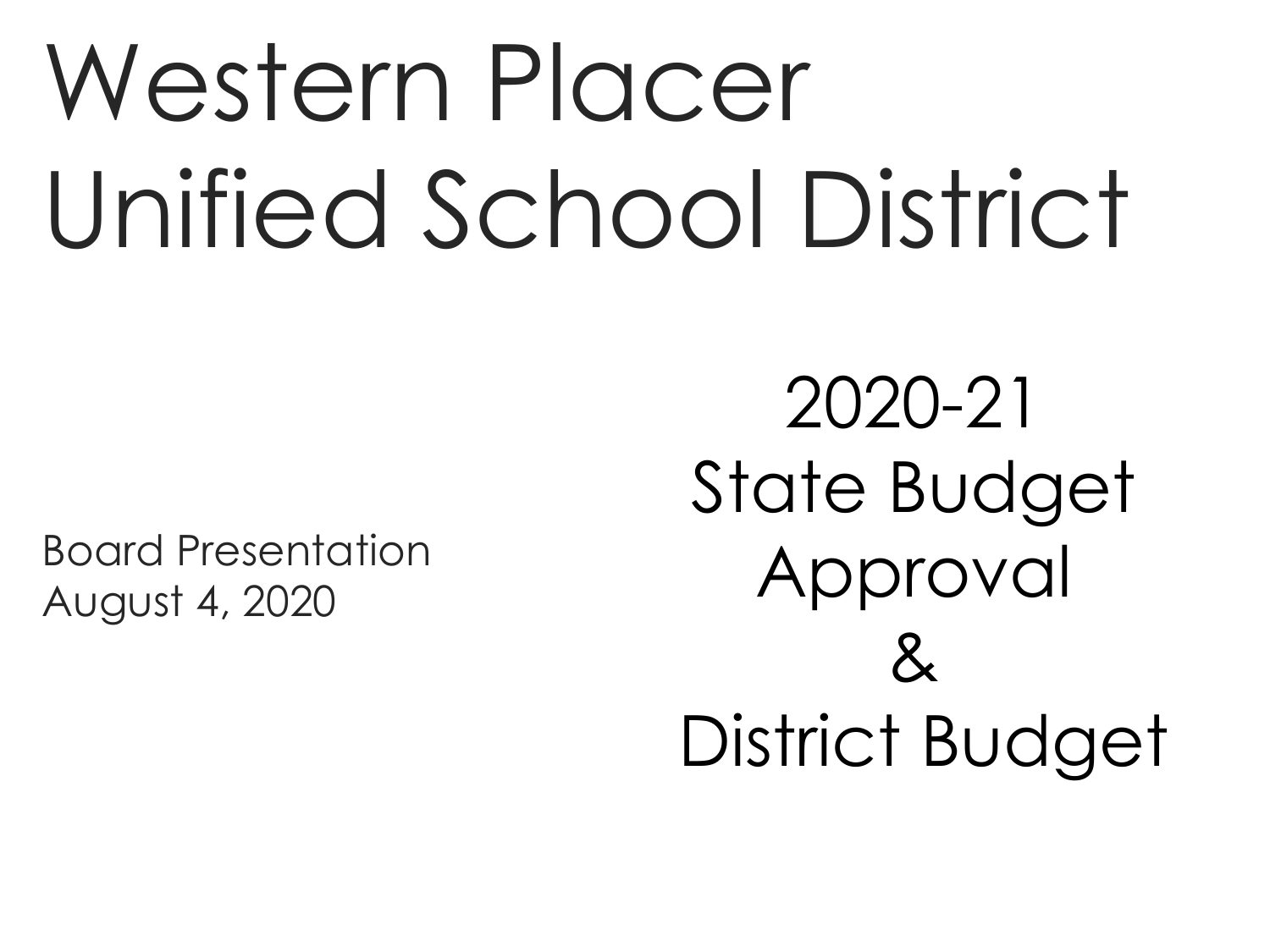### Themes for the 2020–21 Enacted State Budget

- Governor Gavin Newsom and the Legislature provided resources and support beyond the Proposition 98 requirement in 2020–21, giving one-time federal resources and pension rate relief and promising more than the minimum guarantee in 2021–22
- But troubling tradeoffs were also made—tying the hands of districts that needed to make layoffs, deferring significant portions of cash, and not funding enrollment growth for local educational agencies (LEAs)
- Programmatically, the 2020–21 State Budget creates rules for distance learning, and in-person and hybrid instruction models as a condition to receive flat funding in 2020–21
	- These provisions have caused a lot of concern in the field as LEAs adapt education programs for the fall to these new rules and health guidance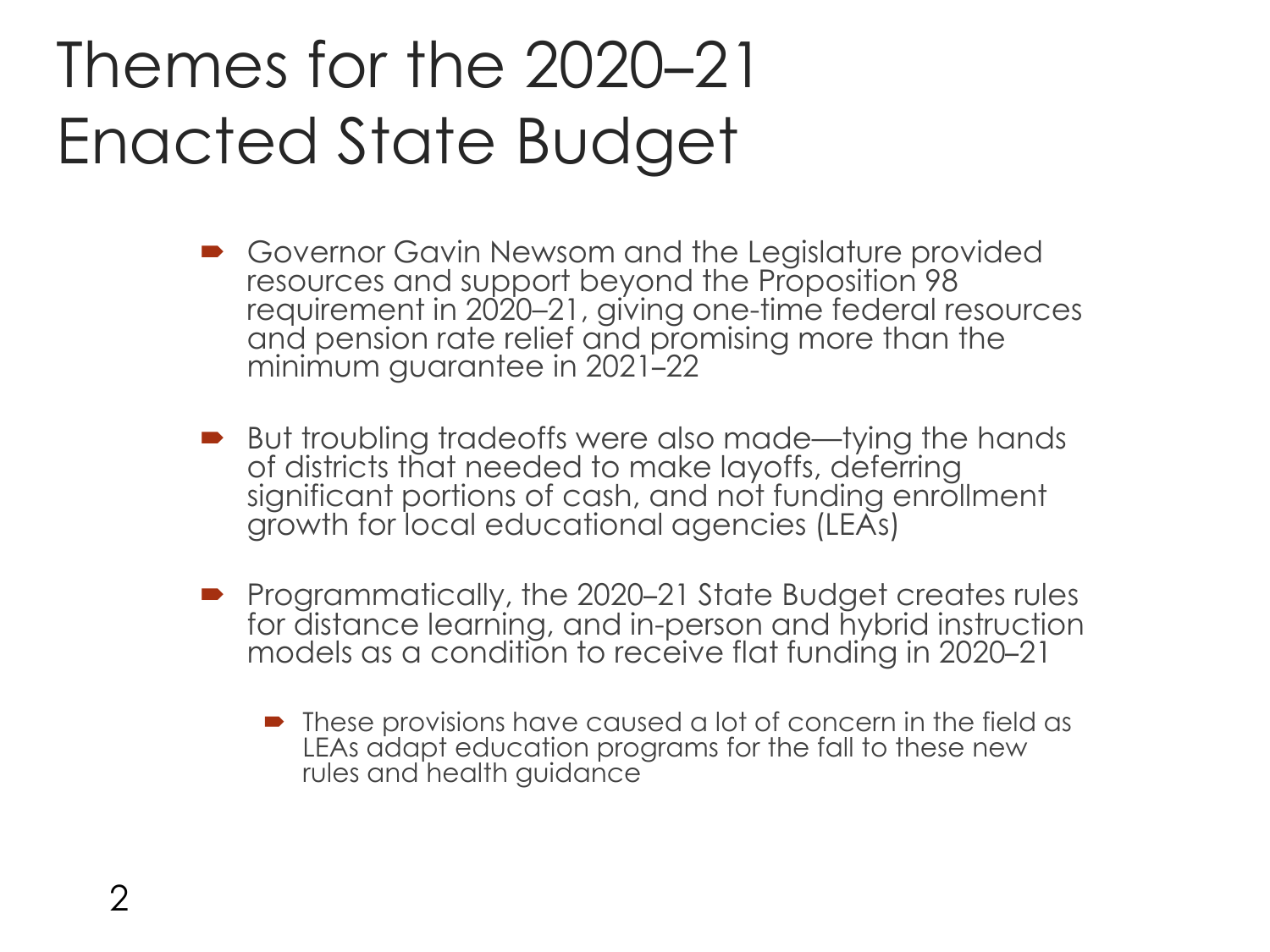## State General Fund Budget Summary

#### **2020–21 General Fund Budget Summary (in millions)**

|                                                 |                                                                                              |                                                          | $2019 -$<br>20 | $2020 - 21$ |
|-------------------------------------------------|----------------------------------------------------------------------------------------------|----------------------------------------------------------|----------------|-------------|
| <b>Revenues</b><br>&<br><b>Expenses</b>         | Revenues and transfers increase<br>0.07% in 2020–21, while<br>expenditures decrease by 8.87% | <b>Prior-Year Balance</b>                                | \$11,280       | \$1,972     |
|                                                 |                                                                                              | <b>Revenues and Transfers</b>                            | \$137,625      | \$137,719   |
|                                                 |                                                                                              | <b>Total Resources Available</b>                         | \$148,905      | \$139,691   |
|                                                 |                                                                                              | <b>Non-Proposition 98 Expenditures</b>                   | \$94,277       | \$88,834    |
|                                                 |                                                                                              | <b>Proposition 98 Expenditures</b>                       | \$52,656       | \$45,066    |
|                                                 |                                                                                              | <b>Total Expenditures</b>                                | \$146,933      | \$133,900   |
|                                                 | <b>Nearly half of the Rainy Day Fund</b>                                                     | <b>Fund Balance</b>                                      | \$1,972        | \$5,791     |
| <b>Reserves</b>                                 | will be drawn from during the 2020-<br>21 fiscal year                                        | <b>Reserve for Liquidation of</b><br><b>Encumbrances</b> | \$3,175        | \$3,175     |
|                                                 |                                                                                              | <b>Special Fund for Economic</b><br><b>Uncertainties</b> | $-$1,203$      | \$2,616     |
| Source: California State Budget Summary 2020-21 |                                                                                              | <b>COVID Reserve</b>                                     |                | (\$716)     |
|                                                 |                                                                                              | <b>Safety Net Reserve</b>                                | \$900          | \$450       |
|                                                 |                                                                                              | <b>Budget Stabilization Account/Rainy</b><br>Day Fund    | \$16,116       | \$8,310     |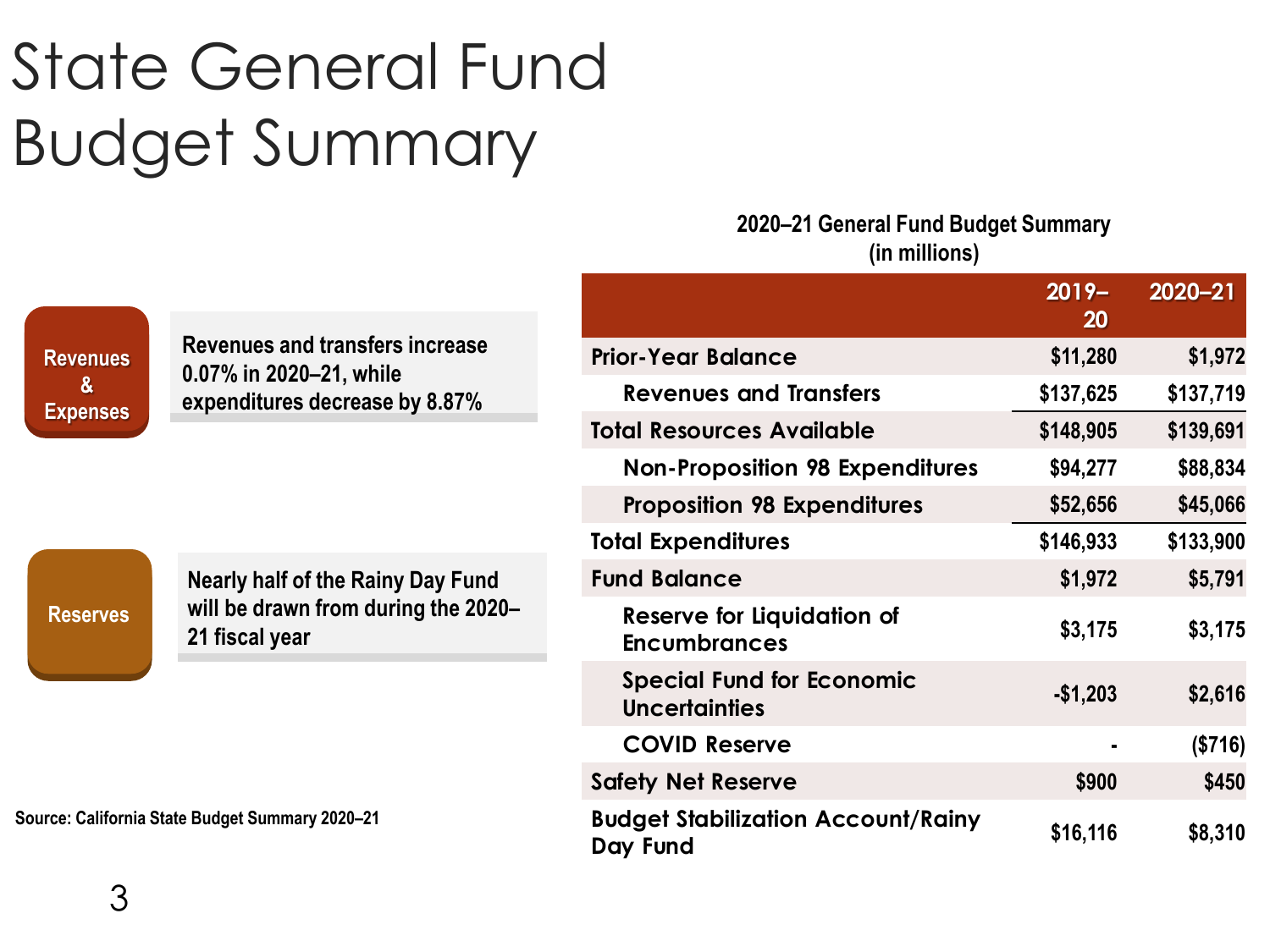#### State January Budget vs. May Revision vs. Enacted Budget

| <b>Item</b>                                                                            | <b>January Budget</b>                              | <b>May Revision</b>                                | <b>Enacted Budget</b>                              |
|----------------------------------------------------------------------------------------|----------------------------------------------------|----------------------------------------------------|----------------------------------------------------|
| 2020-21 LCFF*<br><b>Funding Change</b>                                                 | +\$1.2 billion                                     | -\$6.5 billion                                     | 50                                                 |
| <b>Proposition 98</b><br><b>Minimum Guarantee</b><br>2018-19<br>$2019 - 20$<br>2020-21 | \$78.4 billion<br>\$81.6 billion<br>\$84.0 billion | \$78.7 billion<br>\$77.4 billion<br>\$70.5 billion | \$78.5 billion<br>\$77.7 billion<br>\$70.9 billion |
| 2020-21 Statutory<br><b>COLA</b>                                                       | 2.29%                                              | 2.31%<br>(Not funded,<br>additional cuts)          | 2.31%<br>(Not funded)                              |
| <b>One-Time</b><br><b>Discretionary Funds</b>                                          | <b>SO</b>                                          | <b>SO</b>                                          | \$0                                                |

**\*Local Control Funding Formula (LCFF)**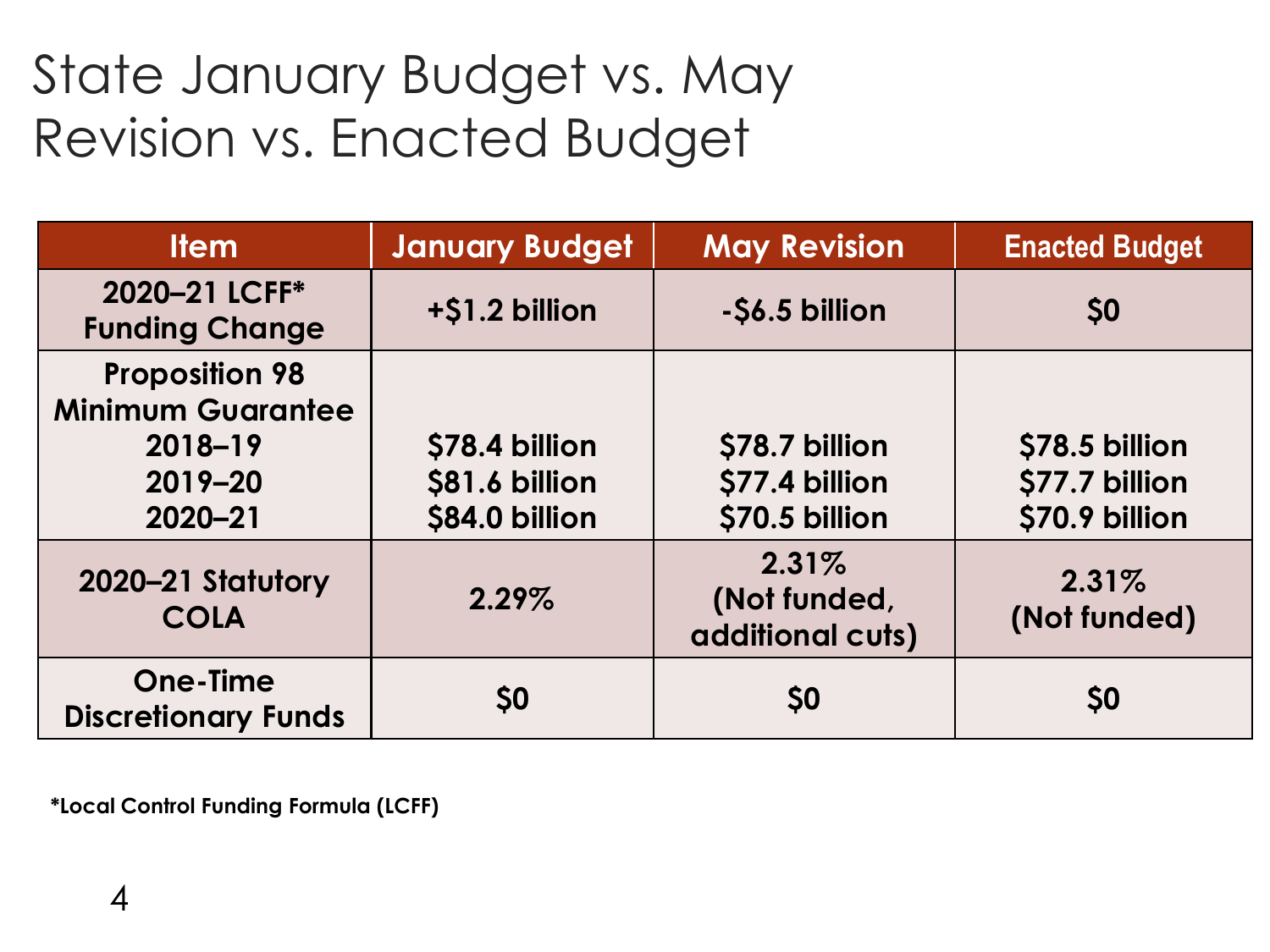#### 2020-21 WPUSD Revised Budget Based on Final State Budget

**Budget Changes:**

**1. Elimination of Governor's proposed ten percent LCFF reduction (\$5.1 million), reduction in funded ADA (19/20 Funded) (\$250k)**

**2. Learning Loss Mitigation funds - Federal portion**

**3. Learning Loss Mitigation Funds - State portion (\$545k), and reduction in projected lottery revenues (\$55k)**

**4. Reduction in Special Education base rate from Governor's proposal**

**5. Expenditure budgets for Learning Loss Mitigation funds, increase in Supplemental expenses due to increased LCFF funding**

|                                                                                      | 2020/21                             | 2020/21                                              |                   |
|--------------------------------------------------------------------------------------|-------------------------------------|------------------------------------------------------|-------------------|
|                                                                                      | <b>Original Budget -</b><br>Adopted | <b>Revised Budget -</b><br><b>Final State Budget</b> | <b>Difference</b> |
| Revenue Limit Sources                                                                | 60,404,653                          | 65,266,798                                           | 4,862,145         |
| Federal Revenue                                                                      | 3,034,583                           | 6,440,691                                            | 3,406,108         |
| Other State Revenue                                                                  | 6,135,443                           | 6,625,880                                            | 490,437           |
| Other Local Revenue                                                                  | 5,398,589                           | 5,253,382                                            | (145, 207)        |
| <b>Total Revenues</b>                                                                | 74,973,268                          | 83,586,751                                           | 8,613,483         |
| Certificated Salaries                                                                | 34,250,314                          | 34,250,314                                           |                   |
| <b>Classified Salaries</b>                                                           | 10, 137, 164                        | 10, 137, 164                                         |                   |
| <b>Employee Benefits</b>                                                             | 20,469,182                          | 20,469,182                                           |                   |
| <b>Books and Supplies</b>                                                            | 4,470,412                           | 8,076,949                                            | 3,606,537         |
| Services and Other Operating Expenditures                                            | 7,739,265                           | 8,139,265                                            | 400,000           |
| Capital Outlay                                                                       | 147,547                             | 147,547                                              |                   |
| Other Outgo                                                                          | 2,053,123                           | 2,053,123                                            |                   |
| <b>Total Expenditures</b>                                                            | 79,267,007                          | 83,273,544                                           | 4,006,537         |
| Interfund Transfers In                                                               |                                     |                                                      |                   |
| Interfund Transfers Out                                                              | (345, 360)                          | (345, 360)                                           |                   |
| Other Sources                                                                        |                                     |                                                      |                   |
| Other Uses                                                                           |                                     |                                                      |                   |
| <b>Total Other Sources/Uses</b>                                                      | (345, 360)                          | (345, 360)                                           |                   |
| Net Increase/Decrease                                                                | (4,639,099)                         | (32, 153)                                            | 4,606,946         |
| <b>Beginning Fund Balance</b>                                                        | 11, 143, 557                        | 11, 143, 557                                         |                   |
| <b>Ending Fund Balance</b>                                                           | 6,504,458                           | 11,111,404                                           | 4,606,946         |
| <b>Components of Ending Fund Balance</b><br>Nonspendable:                            |                                     |                                                      |                   |
| Revolving Cash                                                                       | 5,000                               | 5,000                                                |                   |
| Reserve - Designated Programs                                                        | 1,215,322                           | 1,215,322                                            |                   |
| Reserve - Economic Uncertainty @ 3%                                                  | 2,388,371                           | 2,508,567                                            | 120,196           |
| Reserve-MAA - Ext Day Kindergarten Setup<br>Reserve-2 FTE K & MS Class-size Staffing | 91,842                              | 91,842                                               |                   |
| 20/21                                                                                | 160,000                             | 160,000                                              |                   |
| Reserve-Start Up - High School 21/22                                                 | 1,500,000                           | 1,500,000                                            |                   |
| Reserve-One-Time Science Adoption 20/21                                              | 400,000                             | 400,000                                              |                   |
| Reserve-Charter Technical Assistance                                                 | 270,455                             | 270,455                                              |                   |
| Reserve-Unassigned Economic                                                          |                                     |                                                      |                   |
| Uncertainty surplus/(deficit)                                                        | 473,468                             | 4,960,218                                            | 4,486,750         |
| <b>Total Ending Fund Balance</b>                                                     | 6,504,458                           | 11,111,404                                           | 4,606,946         |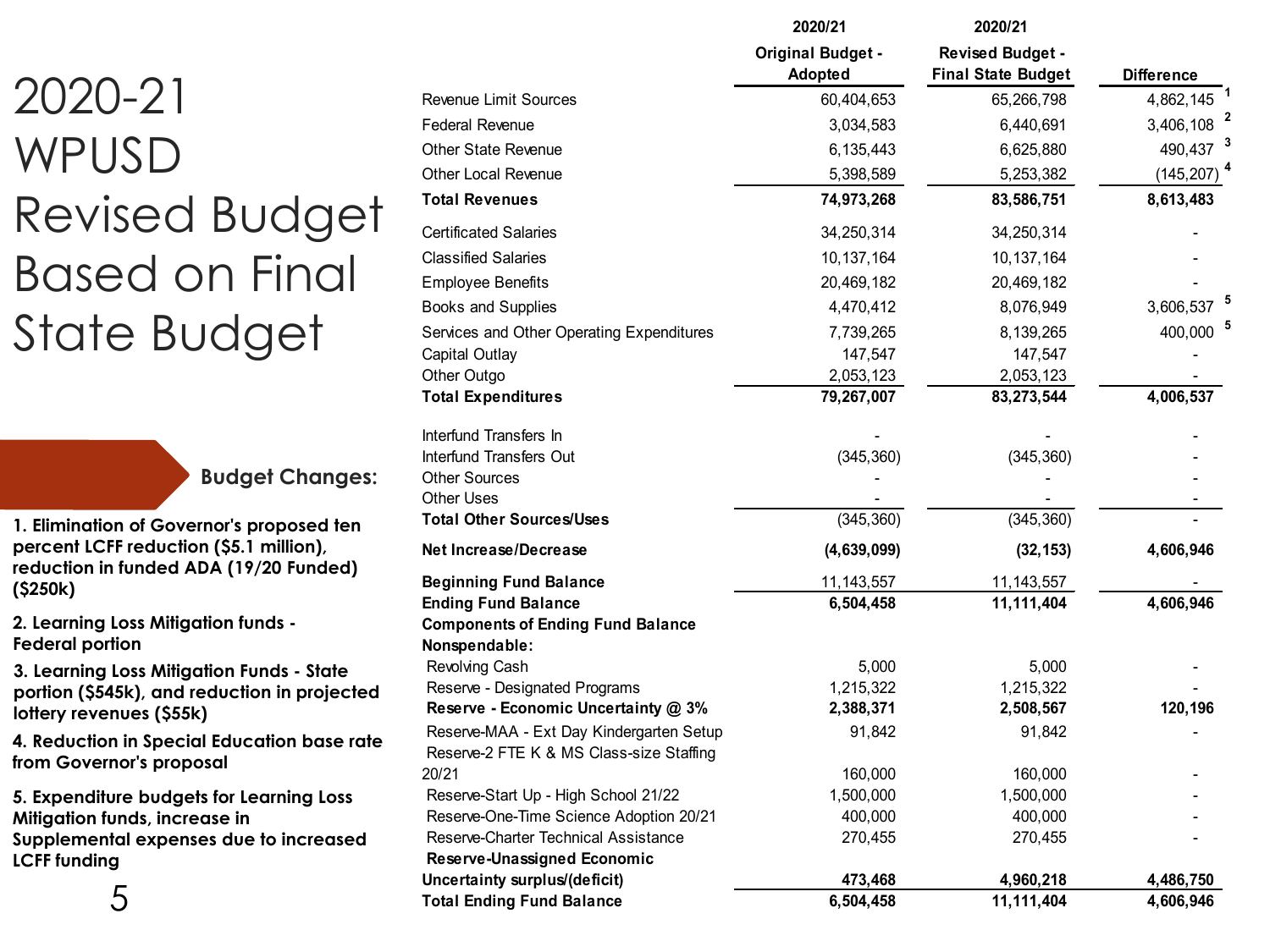#### 2020-21 WPUSD MYP Revised Budget Based on Final State Budget

|                                                                                       | <b>August Budget</b><br><b>Revision</b> | Projection         | Projection         |
|---------------------------------------------------------------------------------------|-----------------------------------------|--------------------|--------------------|
|                                                                                       | 2020-2021                               | 2021-2022          | 2022-23            |
|                                                                                       | Combined                                | Combined           | Combined           |
| Revenues                                                                              |                                         |                    |                    |
| LCFF Funding - Base                                                                   | 61,319,417                              | 62,167,561         | 62,775,220         |
| LCFF Funding - Supplemental                                                           | 3,947,381                               | 3,957,075          | 3,995,418          |
| <b>Federal Revenue</b>                                                                | 6,440,691                               | 2,130,846          | 2,130,846          |
| <b>State Revenue</b>                                                                  | 6,625,880                               | 6,176,847          | 6,176,847          |
| Local Revenue                                                                         | 5,253,382                               | 5,253,382          | 5,253,382          |
| <b>Total Revenue</b>                                                                  | 83,586,751                              | 79,685,711         | 80,331,713         |
| <b>Expenditures</b>                                                                   |                                         |                    |                    |
| <b>Certificated Salaries</b>                                                          | 34,250,314                              | 35,054,959         | 35,846,616         |
| <b>Classified Salaries</b>                                                            | 10,137,164                              | 10,694,507         | 10,805,029         |
| <b>Benefits</b>                                                                       | 20,469,182                              | 21,108,293         | 22,295,015         |
| <b>Books and Supplies</b>                                                             | 8,076,949                               | 3,998,639          | 3,813,639          |
| Other Services & Oper. Exp                                                            | 8,139,265                               | 8,070,953          | 8,070,953          |
| Capital Outlay                                                                        | 147,547                                 | 147,547            | 147,547            |
| Other Outgo 7xxx                                                                      | 2,058,881                               | 1,853,806          | 1,853,806          |
| Transfer of Indirect 73xx                                                             | (5,758)                                 | (5,758)            | (5,758)            |
| <b>Total Expenditures</b>                                                             | 83,273,544                              | 80,922,946         | 82,826,847         |
| Deficit/Surplus                                                                       | 313,207                                 | (1,237,235)        | (2,495,134)        |
| Transfers In<br>Transfers out                                                         | (345,360)                               | (467,906)          | (490, 903)         |
| Contributions to Restricted                                                           |                                         |                    |                    |
| Net increase (decrease) in Fund Balance                                               | (32, 153)                               | (1,705,141)        | (2,986,036)        |
| <b>Beginning Balance</b>                                                              | 11,143,557                              | 11,111,404         | 9,406,263          |
| <b>Ending Fund Balance</b>                                                            | 11,111,404                              | 9,406,263          | 6,420,227          |
| <b>Components of Ending Fund Balance</b>                                              |                                         |                    |                    |
| Nonspendable:                                                                         |                                         |                    |                    |
| Revolving Cash                                                                        | 5,000                                   | 5,000              | 5,000              |
| Restricted-Federal/State/Local Programs                                               |                                         |                    |                    |
| Reserve - Designated Programs<br>Reserve - Prepaid Expenditures                       | 1,215,322                               | 1,339,576          | 1,444,910          |
| Unassigned/Unappropriated:                                                            |                                         |                    |                    |
| Reserve - Economic Uncertainty @ 3%                                                   | 2,508,567                               | 2,441,726          | 2,499,532          |
| Reserve for Supp Exp in Excess of Adopted<br>Reserve-MAA - Ext Day Kindergarten setup |                                         | 315,000            | 630,000            |
| Reserve-2 FTE K & MS Class-size Staffing                                              | 91,842                                  | 91,842             | 91,842             |
| 20/21                                                                                 | 160,000                                 | 320,000            | 480,000            |
| Reserve-Start Up - High School 21/22                                                  | 1,500,000                               | 248,342            |                    |
| Reserve-One-Time Science Adoption 20/21<br>Reserve-Charter Technical Assistance       | 400,000<br>270,455                      | 400,000<br>270,455 | 400,000<br>270,455 |
| Reserve-Unassigned Economic                                                           |                                         |                    |                    |
| Uncertainty surplus/(deficit)                                                         | 4,960,218                               | 3,974,323          | 598,488            |
| <b>Total Ending Fund Balance</b>                                                      | 11,111,404                              | 9,406,263          | 6,420,227          |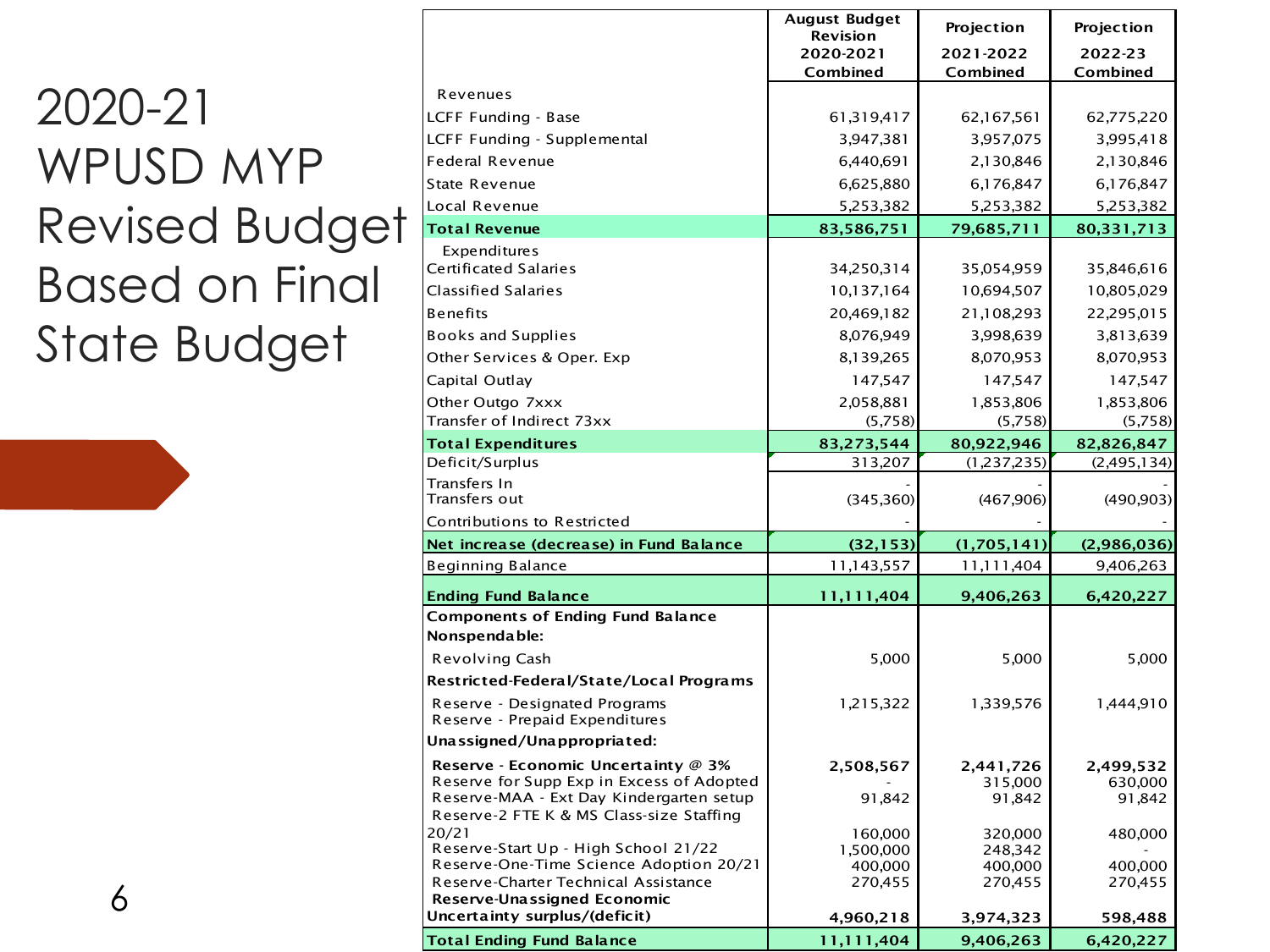### District LCFF Entitlement

- Hold Harmless
- Base Grant per ADA (**with Zero COLA on 2019-20 base**):
	- $K-3 = $7,702$  7-8 = \$8,050  $4-6 = $7,818$   $9-12 = $9,329$
- Grade Span Adjustments:
	- $\rightarrow$  10.4% = \$801 per K-3 ADA 2.6% = \$243 per 9-12 ADA
- Supplemental Grant = 20% of Adjusted Base Grant
- **■** Concentration Grant = 50% of Adjusted Base Grant
- TIIG and Home-to-School Add-ons remain constant
- Total State-wide LCFF about \$63 billion for 2020-21
- No Growth Funding for 2020-21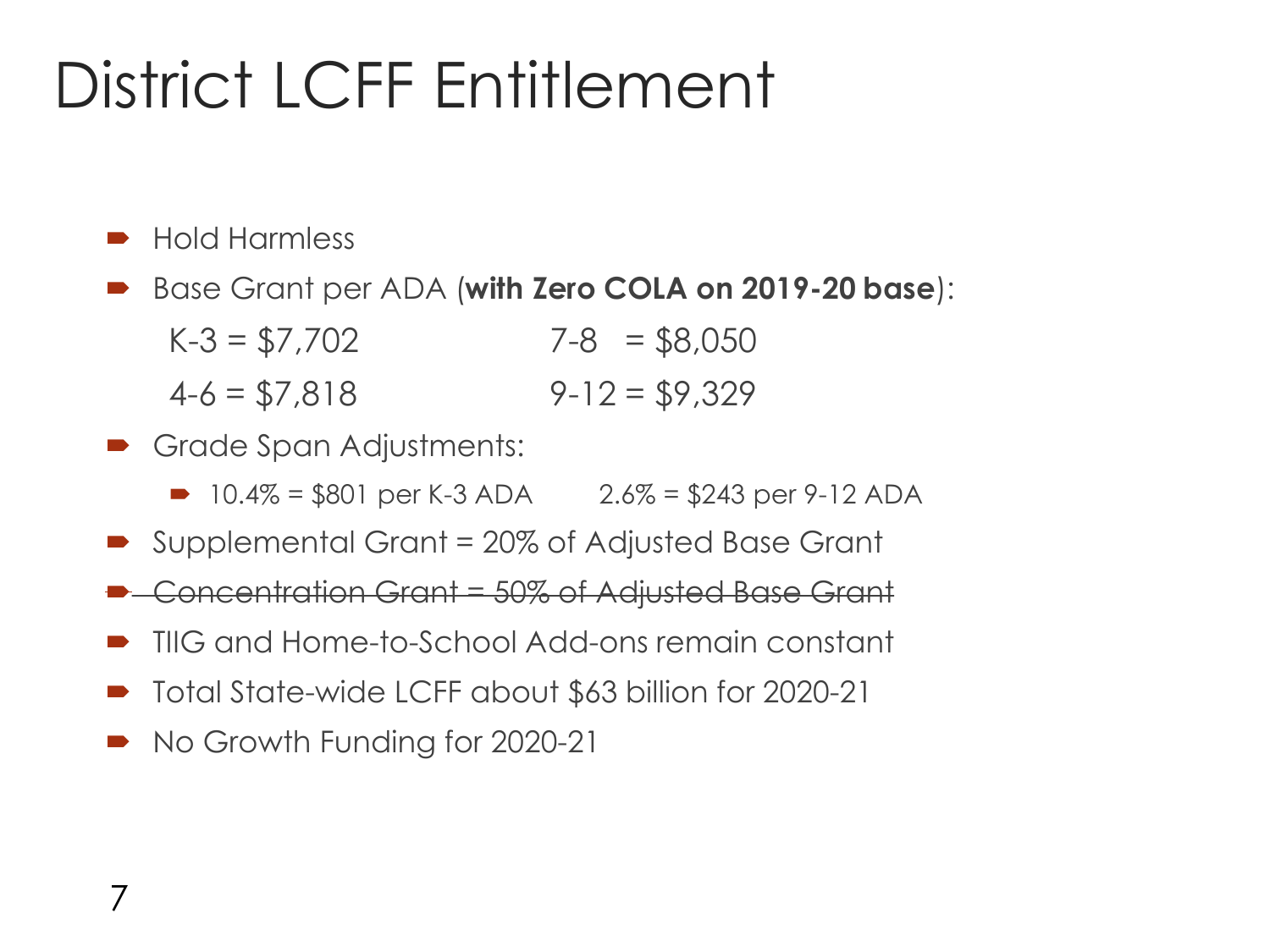### Stand-Alone Categorical Programs

#### **Proposed for Ongoing Funding**

- After School Education & Safety Program (\$646 million)
- Career Technical Education Incentive Grant (\$150 million)

■ Specialized Secondary Education Grants (\$4.9 million)

 Agricultural Education Incentive Program (\$4.1 million)

Special Education: (\$3.9) billion)\*

- Child Nutrition (\$173.7 million + \$2.8 billion federal)\*
- Mandate Block Grant: (\$241.4 million)\*

\*normally would receive a COLA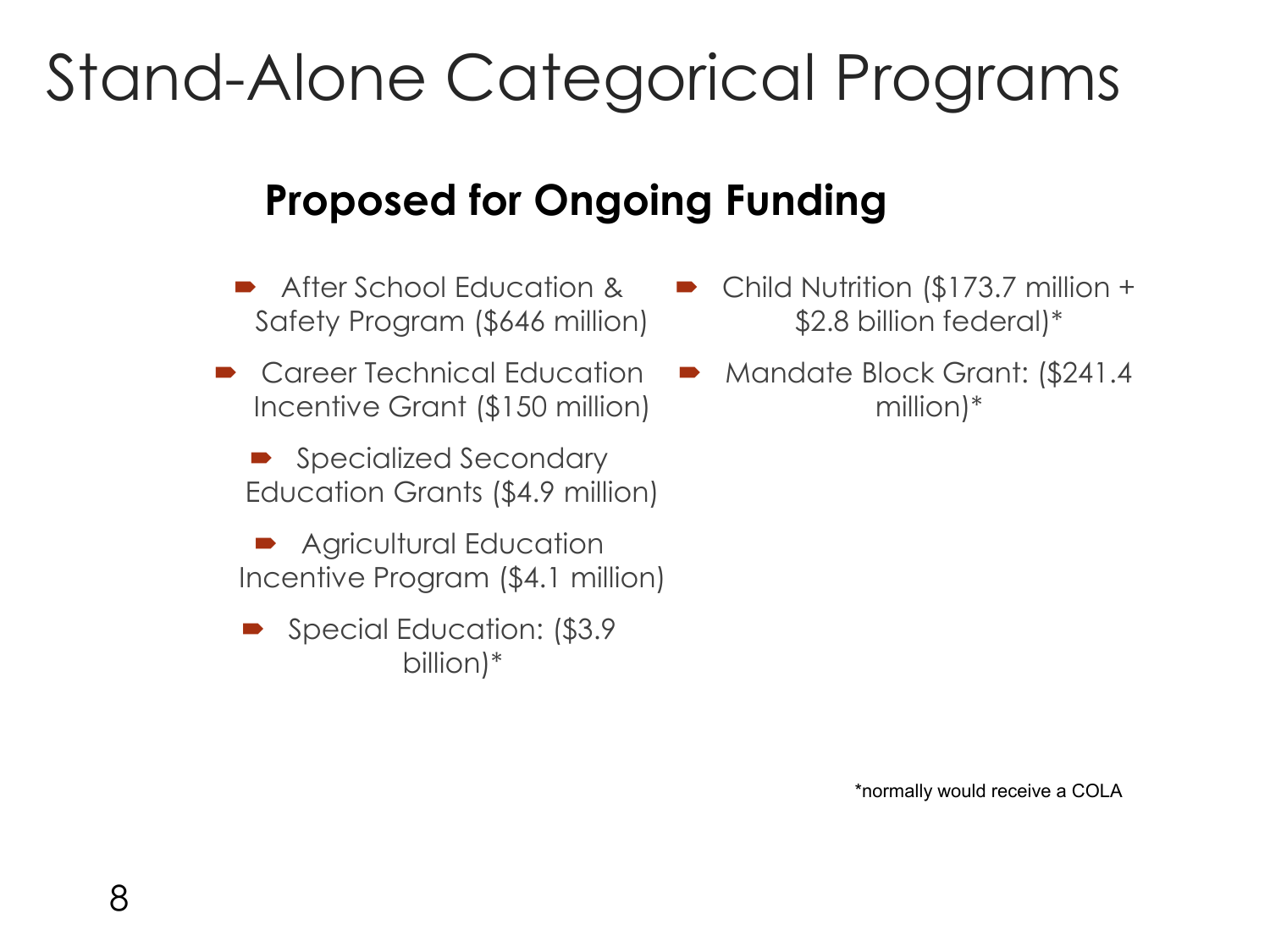### ADA and Instructional Minutes

■ Sets 2020-21 ADA for funding purposes at 2019-20 P-2 levels

- 2019-20 P-2 ADA calculated on July 1, 2019 through February 29, 2020 attendance
- Holds LEAs harmless from declining ADA, but provides no increase in funds for ADA growth
- Not the traditional "Greater of current or prior year" soft-landing provision
- Governor: "I urge members of the Legislature to pursue targeted solutions…"
- Suspends Annual Instructional Minutes requirement but maintains Minimum Schoolday minutes requirement(s)
- Maintains Instructional Days (length of year) requirement(s) and penalty
- Suspends PE Minutes requirement
- Suspends process for to apply for credit for emergency ADA (J-13A) No Waiver Days (PSPS)
- None of these requirements are waivable by the State Board of Education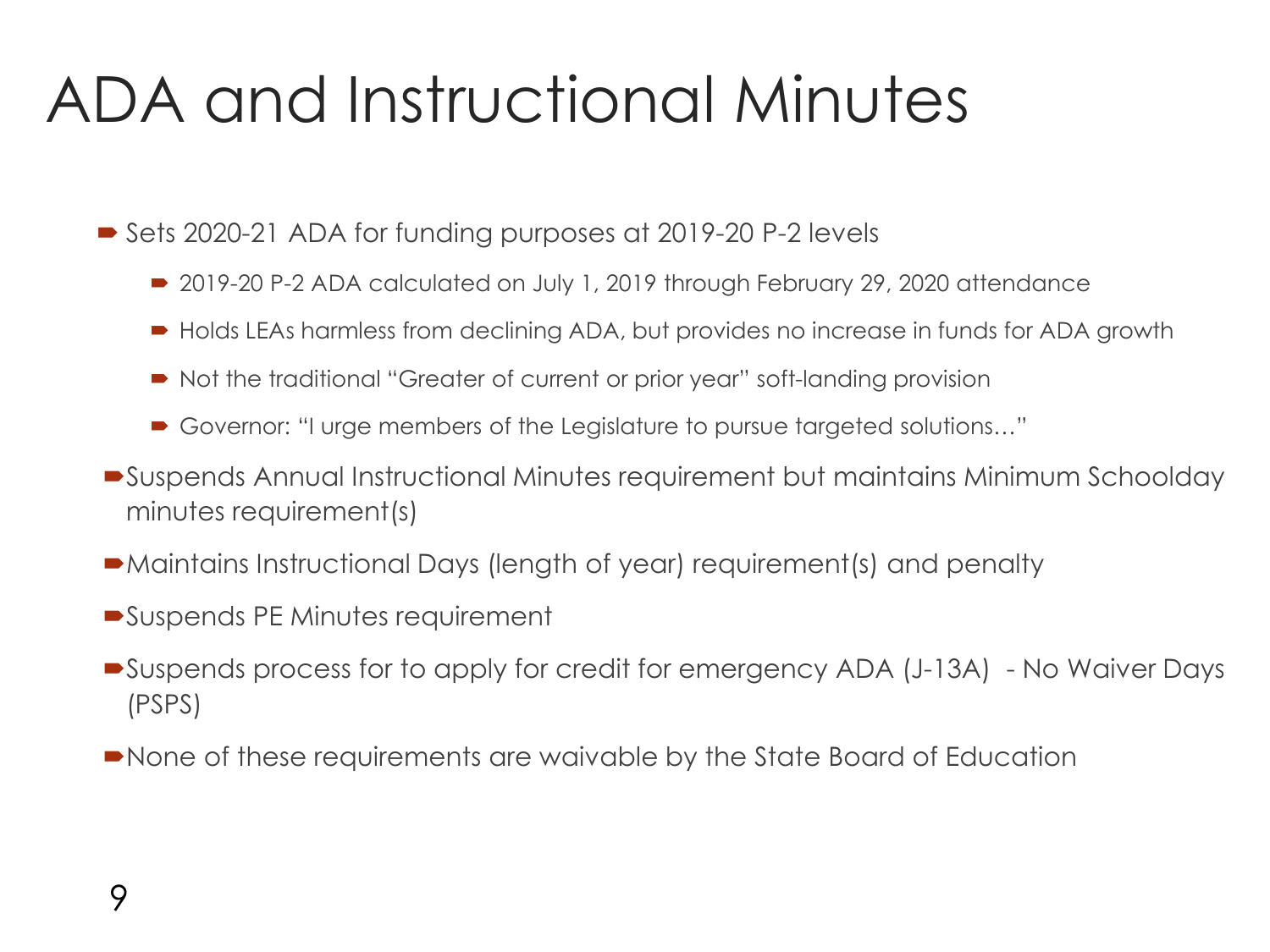### CARES Act—Funds Used for K–12 Education

| \$1.65 Billion<br><b>Elementary and Secondary School</b><br><b>Emergency Relief (ESSER) Fund</b><br>(WPUSD -\$565,000) | • \$1.48 billion (90%) to LEAs based on<br>2019 Title I, Part A Funds<br>. \$165 million (10%) for COVID-19 related<br>state-level activities |
|------------------------------------------------------------------------------------------------------------------------|-----------------------------------------------------------------------------------------------------------------------------------------------|
| \$355 Million<br><b>Governor's Emergency Education Relief</b><br>(GEER) Funds<br>(WPUSD - \$425,000)                   | The GEER funds will be allocated to the<br>students with disabilities (SWDs) portion of<br>the learning loss mitigation initiative            |
| \$4.4 Billion<br><b>Coronavirus Relief Fund (CRF)</b><br>$(WPUSD - $3,500,000)$                                        | These funds will be allocated to the<br>learning loss mitigation initiative<br>(Federal CRF & State GF)                                       |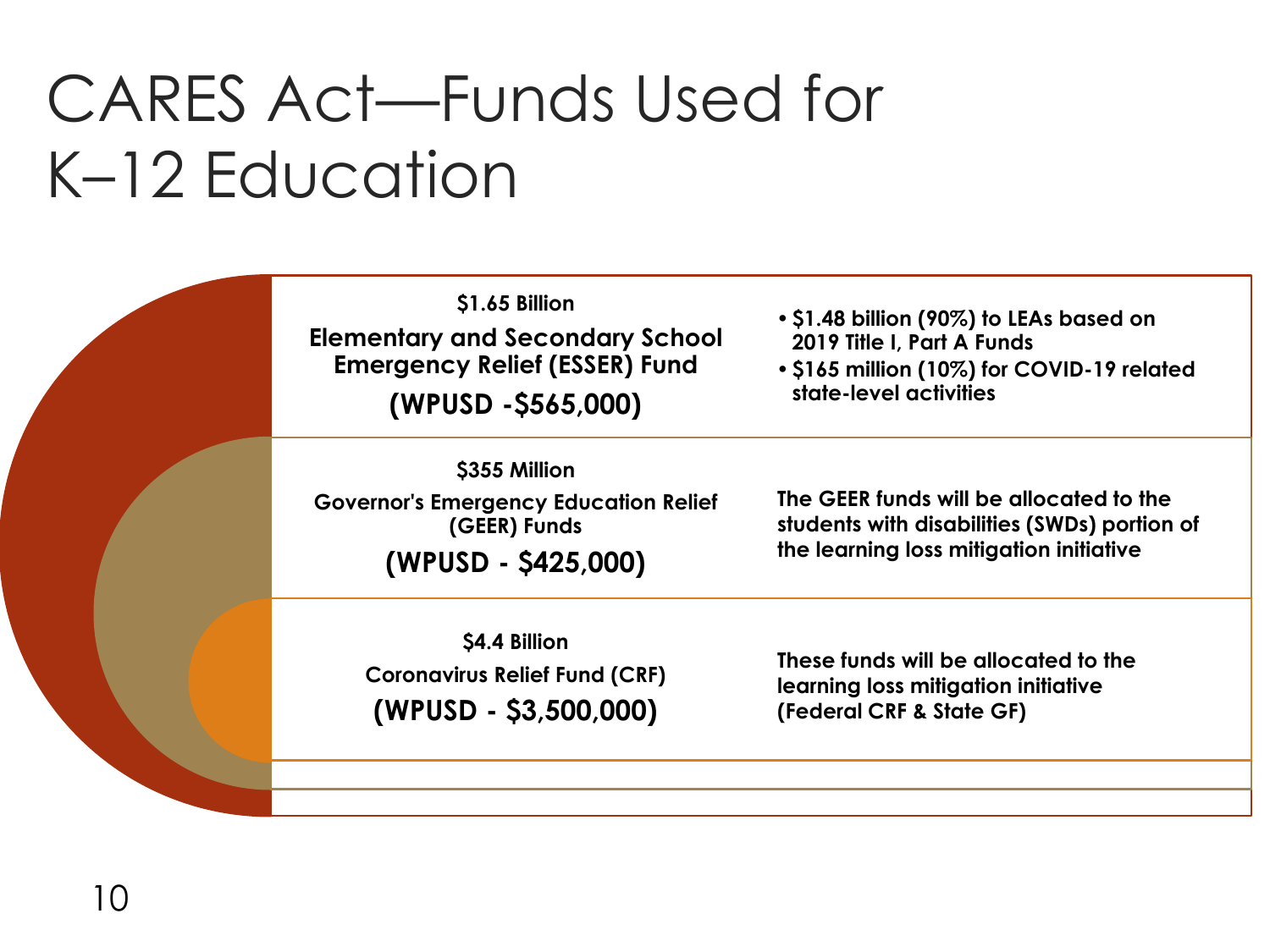## CARES Act—Learning Loss **Mitigation**

| \$1.5 Billion<br><b>SWDs</b>                                                    | Estimated at \$1,900 per pupil, based on the 2019–20<br>fall 1 census enrollment of SWDs ages 3 to 22                                                        |
|---------------------------------------------------------------------------------|--------------------------------------------------------------------------------------------------------------------------------------------------------------|
|                                                                                 |                                                                                                                                                              |
| \$2.86 Billion<br><b>Supplemental &amp;</b><br><b>Concentration Grants</b>      | <b>Based on proportion of supplemental and</b><br>concentration grant funding using the 2019-20 Second<br><b>Principal Apportionment (P-2) certification</b> |
|                                                                                 |                                                                                                                                                              |
| \$980 Million<br>(\$540 million is Proposition 98)<br><b>LCFF Apportionment</b> | Based on proportion of LCFF funds using the 2019-20 P-<br><b>2 certification</b>                                                                             |

**(WPUSD CRF and GEER Funds - \$3,925,000)**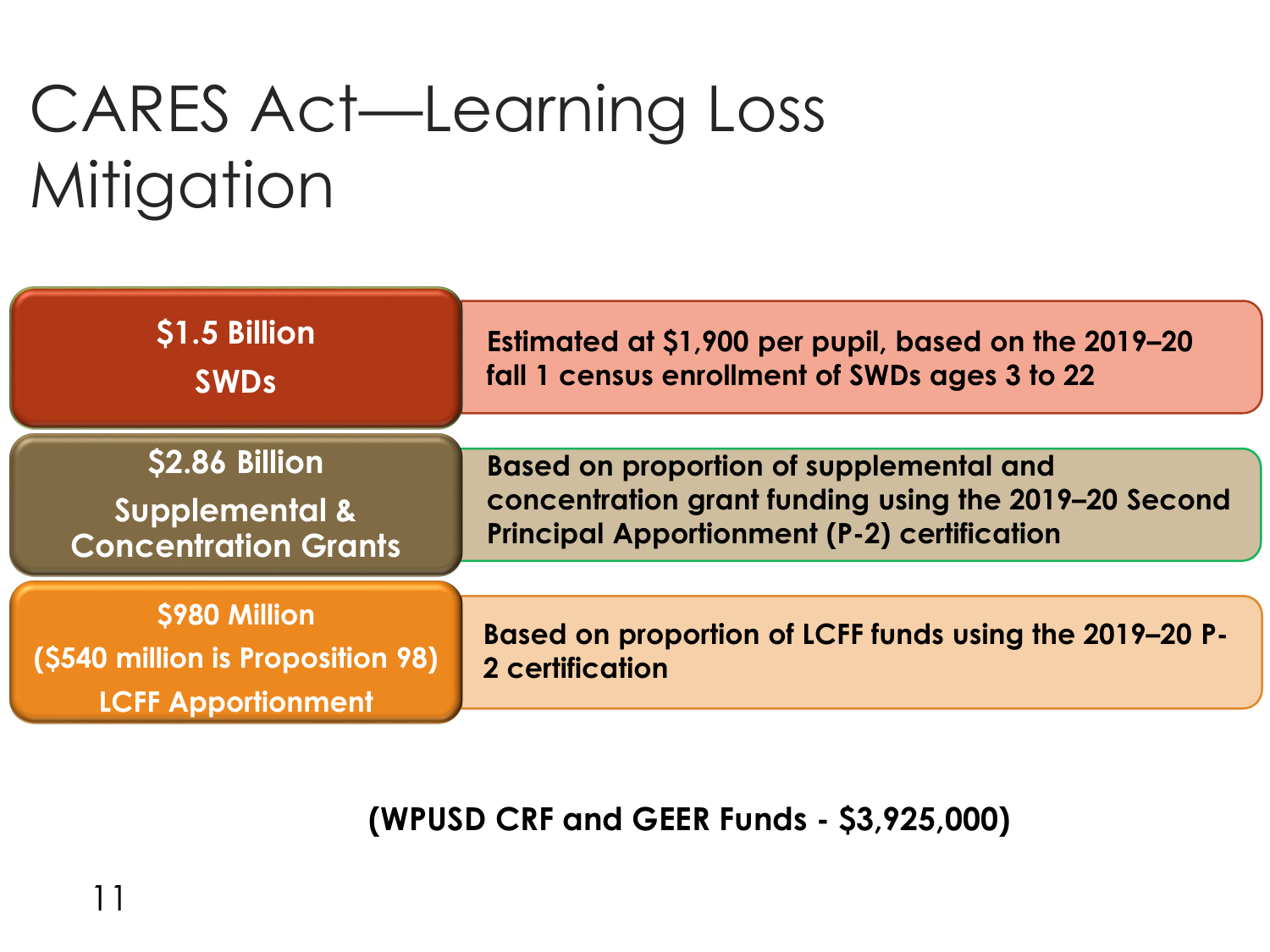#### Employer Contribution Rates

Redirects the \$2.3 billion for employer long-term unfunded liability provided in the 2019-20 Budget to further reduce CalPERS and CalSTRS contribution rates in 2020-21 and 2021-22

| <b>Fiscal Year</b> | <b>Before 2020</b><br><b>Budget Act</b> | <b>After 2020</b><br><b>Budget Act</b> |  |
|--------------------|-----------------------------------------|----------------------------------------|--|
| 2019-20            | 17.1                                    | 17.1                                   |  |
| 2020-21            | 18.4                                    | $16.15(-2.25)$                         |  |
| 2021-22            | $18.1*$                                 | $15.92$ $(-2.18)$                      |  |
| 2022-23            | $18.1*$                                 | $18.4*$ (+0.3)                         |  |
| 2023-24            | $18.1*$                                 | $18.4*$ (+0.3)                         |  |

CalSTRS

\*Latest projected rates and subject to change

#### **CalPERS**

| <b>Fiscal Year</b> | <b>Before 2020</b><br><b>Budget Act</b> | <b>After 2020</b><br><b>Budget Act</b> |
|--------------------|-----------------------------------------|----------------------------------------|
| 2019-20            | 19.7                                    | 19.7                                   |
| 2020-21            | 22.68                                   | $20.7(-1.98)$                          |
| 2021-22            | 24.6                                    | $22.84$ $(-1.76)$                      |
| 2022-23            | $25.5*$                                 | $25.8*$ (+0.3)                         |
| 2023-24            | $26.2*$                                 | $26.5*$ (+0.3)                         |
| 2024-25            | $26.5*$                                 | $26.8*$ (+0.3)                         |
| 2025-26            | $26.4*$                                 | $26.7*$ (+0.3)                         |
| 2026-27            | $26.2*$                                 | $26.5*$ (+0.3)                         |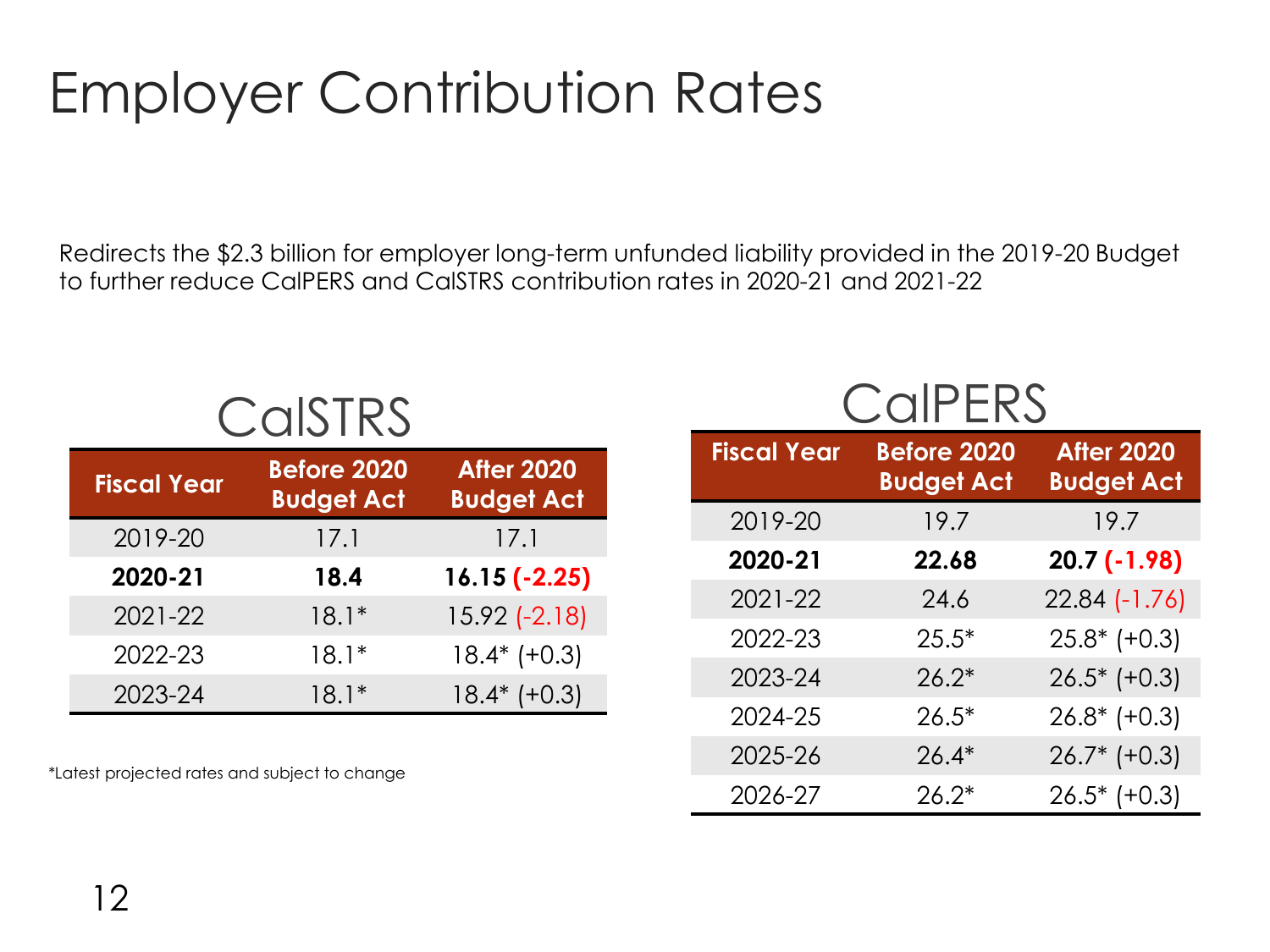## Principal Apportionment Deferrals

Two sets of K-12 Principal Apportionment Deferrals for a total of \$11.1 billion pushed to next fiscal year:

- \$1.9 billion in June 2020 payments deferred to July 2020, and then repeated for June 2021 to July 2021
- Additional \$9.2 billion deferred in 2020-21 from:
	- June 2021 to July 2021 \$524.9 million
	- May 2021 to August 2021 \$2.38 billion
	- April 2021 to September 2021 \$2.38 billion
	- March 2021 to October 2021 \$2.38 billion
	- February 2021 to November 2021 \$1.54 billion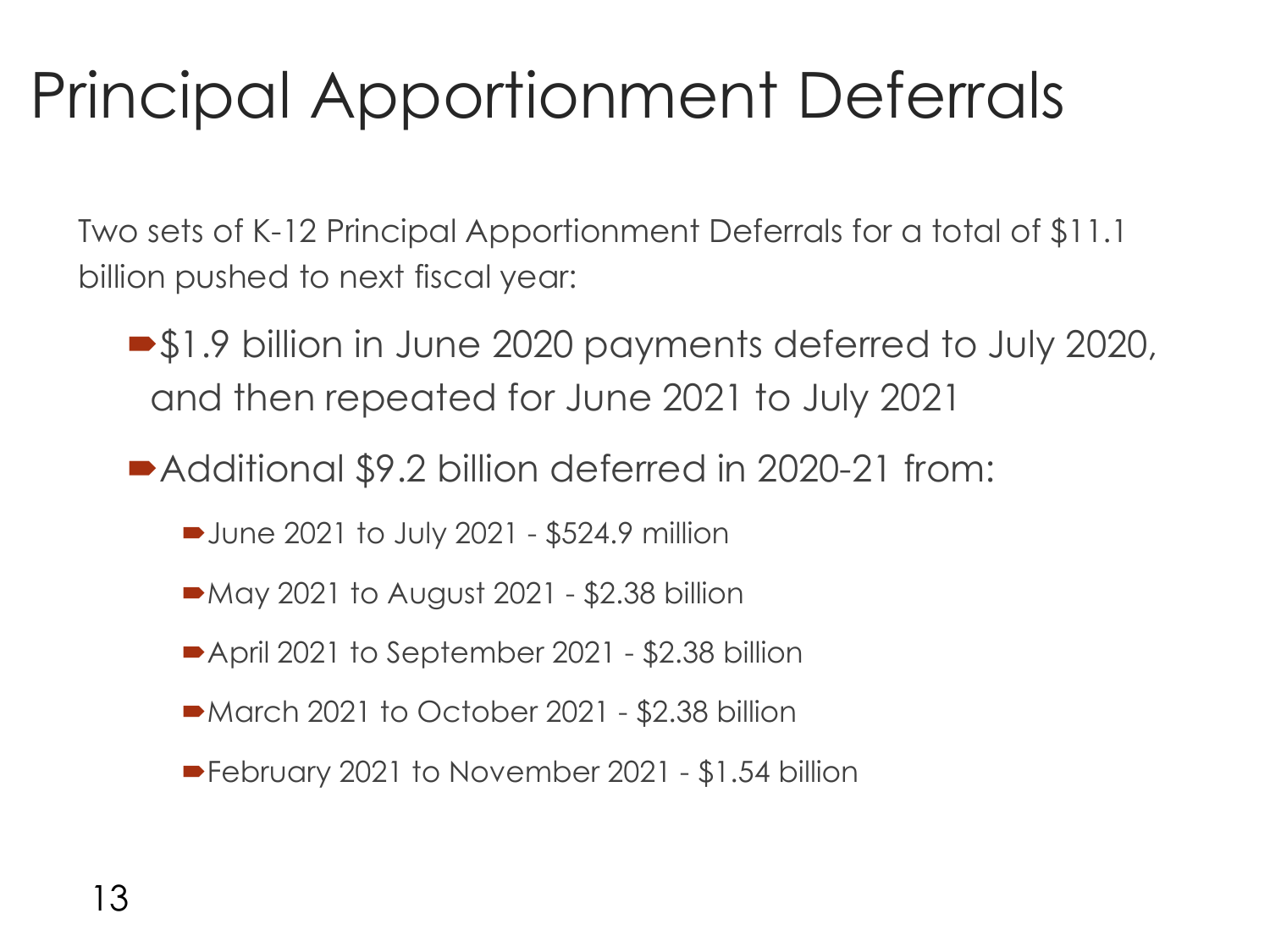### Deferrals and Cash Flow



**In effect, school districts will receive only about 68% of the state aid apportionment during the year** 14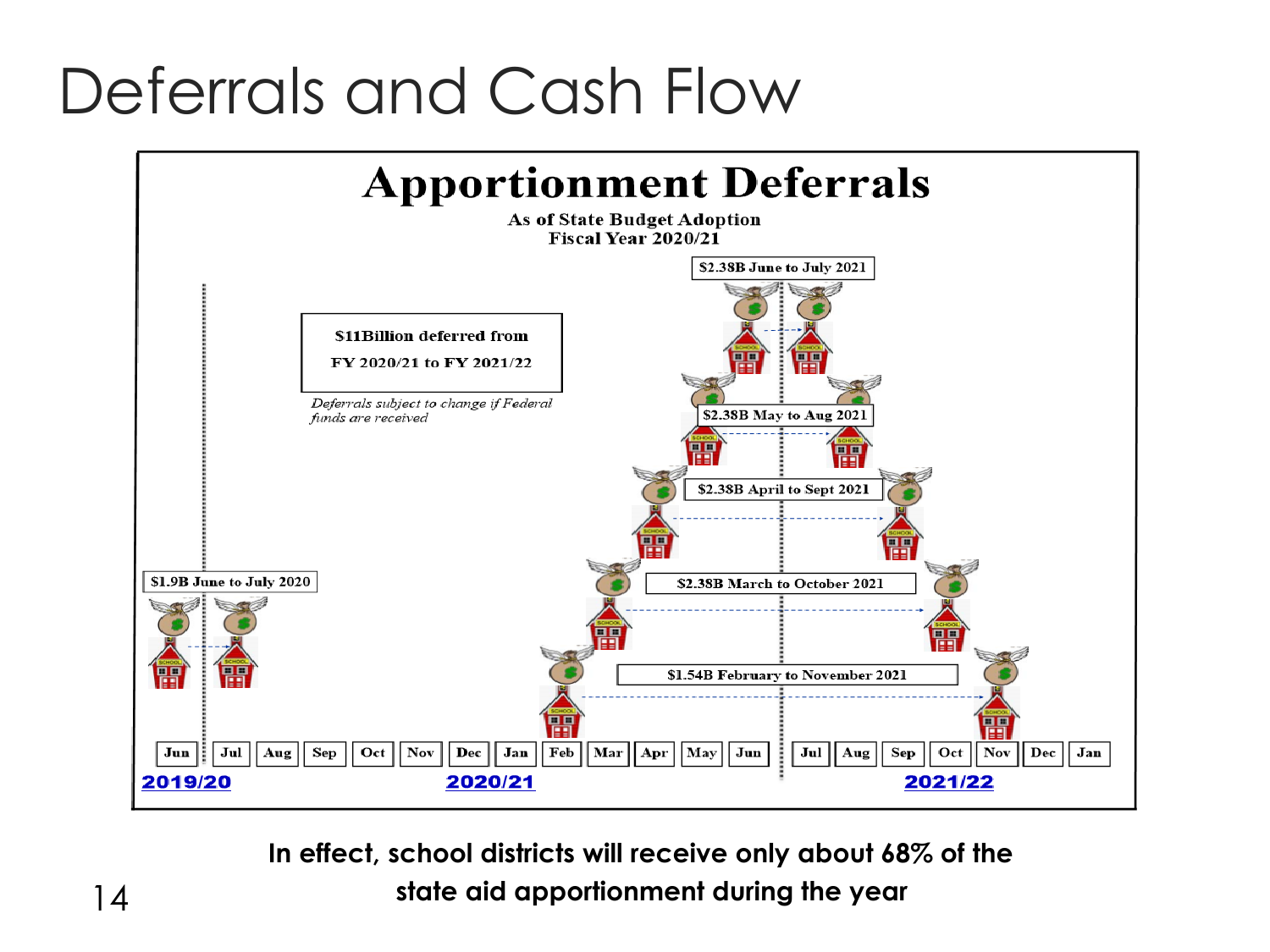### **Accountability**

- No Standard LCAP for 2020-21
- LEAs must adopt a Learning Continuity and Attendance Plan (Continuity Plan) by September 30, 2020
- Hold two public meetings:
	- **EXAL** EXAS present Continuity Plan to governing board--must post 72 hours prior to hearing
	- Second meeting to adopt Continuity Plan after first hearing and on different day
	- LEAs must consult stakeholders, as specified, including Parent Advisory and EL Parent Advisory Committee for review and comment
- LCFF budget overview for parents adopted by December 15, 2020, with the first interim budget report
- Federal one-time funds can be spent before the adoption of the plan
- CDE, in consultation with the SBE executive director, will develop a template for the Continuity Plan by August 1, 2020